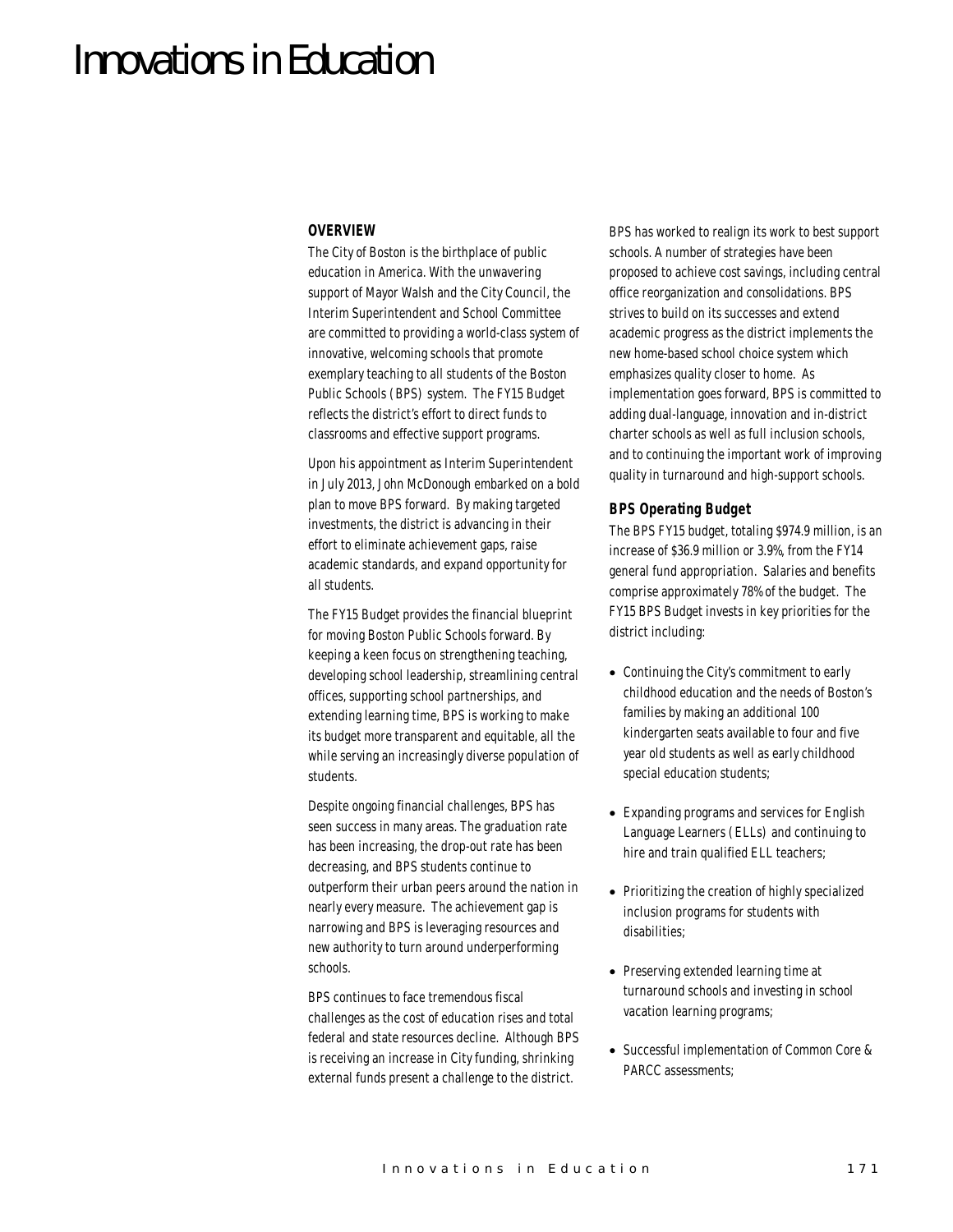- Enhancing parents' ability to make wellinformed school selections with a new student assignment plan and selection tool;
- Redesigning the central office to more effectively and efficiently provide services to schools.

# *Quality Improvement Funds*

The City is in the second year of an effort to provide every family with quality education options that are close to home. FY14 was the first year of a \$30 million commitment of City funds over three years in Quality Improvement Funds. The funds were split between operating and capital investments. BPS has developed a more predictable choice and assignment process, and recognizes the work remaining to improve equity and access to quality learning environments. These funds have sustained the successes of turnaround schools by preserving their extended time in the face of budget reductions. High support schools received capacity building grants to intervene early in struggling schools, as well as planning grants for schools developing inclusion programs.

These funds are also sustaining efforts to develop school leaders. BPS is making critical investments in facilities to provide students with cutting edge learning spaces, and maximizing efforts to capture efficiencies in utilities and telecommunications. Furthermore, the City has purchased property to serve as a school for downtown families in response to increased enrollment trends in the early grades. These investments reflect a deliberate effort to improve student's experience and performance.

# *BPS STUDENTS Student Enrollment*

Student enrollment is the foundation of the BPS budget. The preliminary stage of the budget process involves enrollment projections for each program, grade, and school. This projection is based on current data and historic trends. The projected enrollment at each school for the upcoming school year then determines the allocation of resources at the school level. Further adjustments are made once enrollment is finalized. Schools that exceed their projected enrollment have their funding adjusted, ensuring

that dollars truly follow the students. Schools that are under-enrolled do not see reductions in an effort to avoid academic disruption. However, these schools may experience reduction in the following year as enrollment projections are refined.

BPS actively monitors the accuracy of enrollment projections against the actual number of attending students. There were 57,087 students attending BPS for the 2012-2013 school year or FY13 and 56,787 students for the 2013-2014 school year or FY14, a decrease of 300 students enrolled.

The FY14 budget, which is school year 2014-2015 was built on a projected enrollment of 58,271. However, district-wide and school-based projections were over estimated. Over 1,000 students projected to enroll ultimately did not. Several classrooms were opened in preparation, but by the middle of the school year, many of those classes did not have the enrollment necessary to be sustainable in FY15.

BPS has refined their projections for FY15 by reducing the budgeted enrollment by roughly 900 students to 57,332. This change resulted in many schools needing to make adjustments to right-size their classrooms, staffing models, and budgets. The district is actively supporting schools through this transition.

## *Weighted Student Funding*

Weighted Student Funding (WSF) is the foundation of schools' budgets because it ensures resource equity for all students no matter what school they attend. WSF delivers each school a budget that is easy to understand, more equitable, and reflective of students' needs. For FY15, the fourth year using this formula, BPS has continued to refine this need-based method of funding. As BPS makes difficult choices due to budget constraints, schools and their communities can rest assured that reductions are made based on changes in students' needs, and are applied equitably across the district. BPS funds students based on their academic need – not buildings, adults, or programs.

Under WSF, dollars follow students based on certain criteria and system-wide rules. Each school receives a foundation budget to support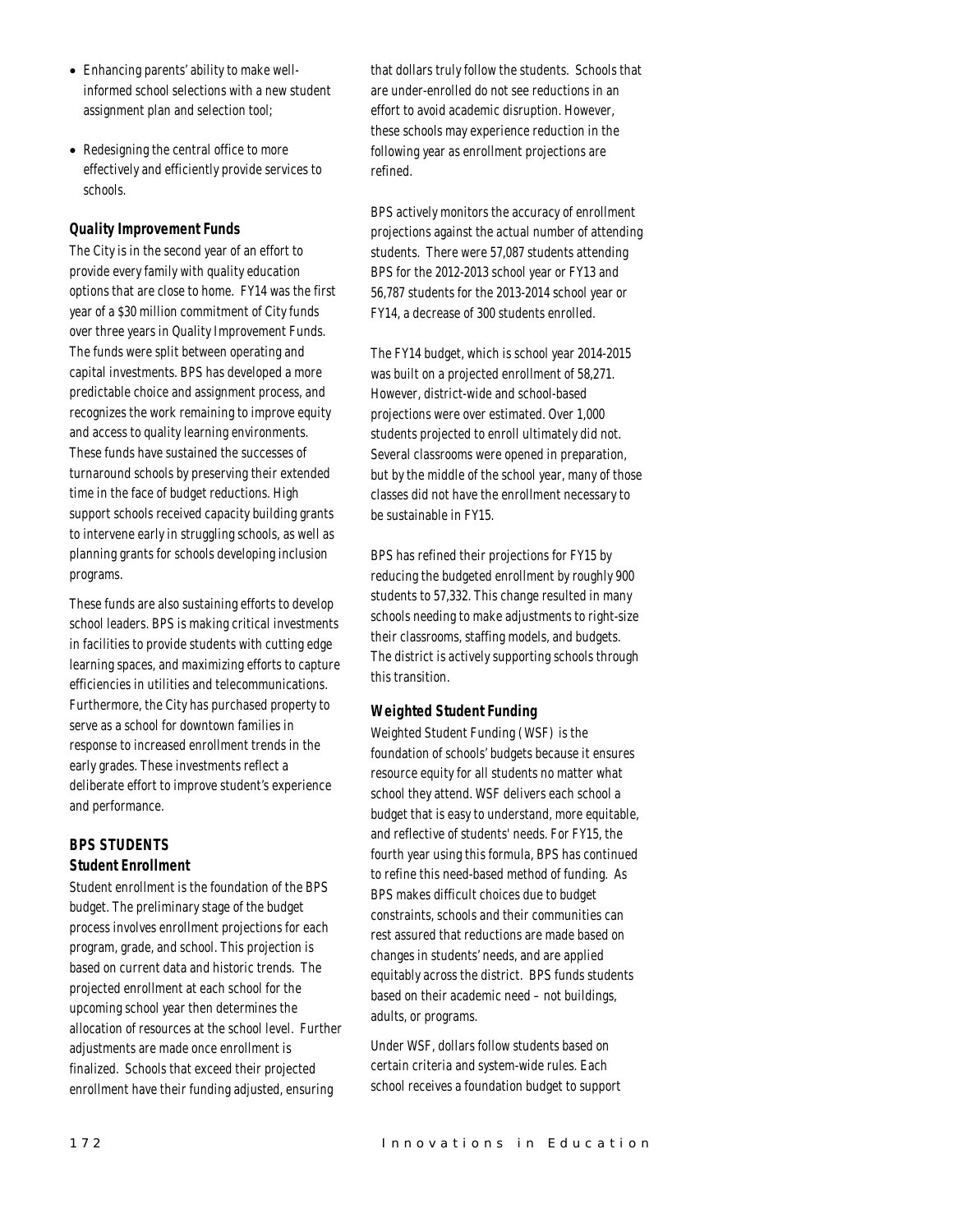essential staff. Then BPS calculates a per-student funding amount by assigning a value to various factors that differentiate student need. A school's budget is calculated by adding the individual funding amounts for every student projected to attend that school in the fall. For example, students whose family income is at or below the poverty level will receive an additional weight, and therefore more funding, no matter which school they attend. Other need-based weights include students with disabilities, ELL, off track  $9<sup>th</sup>$  and  $10<sup>th</sup>$  grade students and vocational education students.

The increase in the City's appropriation to BPS for FY15 allowed the district to increase the total direct appropriations to schools by over \$5 million through WSF, in addition to other non-WSF allocations that are budgeted and deployed centrally.

FY15 still presented a challenge for many schoolbased budgets. The over-projection of enrollment in the previous year along with new policy decisions has shifted the projected population mix of students for many schools.

The district is responding to those shifts. BPS continues their commitment to WSF with a fourth year of providing one-time rules-based funding known as "soft landings". The goal of soft landings is to provide funds for a modification period which allows schools to adjust their programmatic models and/or increase their enrollment for the following year. The FY15 budget includes soft landing funding for the following reasons:

- Under-enrolled classrooms due to district priorities (SPED and ELL overlays, inclusion rollout, programs being phased out);
- Required clinical/administrative supports for substantially separate classes for emotional impairment;
- Supports for Primary Transition Classes (PTC classes) being phased out;
- Supports for under-enrolled classes for Students with Interrupted Formal Education (SIFE students);
- Supports for inclusion start-up for schools implementing formal K2 inclusion for the first time;

• English as a Second Language (ESL) supports for English Language Learners in general education seats.

BPS has recognized that even with the success of WSF, some adjustments are still needed. Special education schools have been held harmless while the appropriate weights and programmatic models are examined. BPS also has recognized academic research around the impact of poverty on learning. Starting in school year 2014, BPS reduced the threshold for the poverty weight to 60% from 70%. This assists schools with high concentrations of poverty. The FY15 projection includes over 10,000 students who fall into this group.

#### *Student Diversity*

The BPS student population is racially and ethnically diverse. In FY14, the student body was 34.5% Black, 40.4% Hispanic, 13.6% White, 8.6% Asian and 2.5% multi-racial or other. Within those groups BPS students come from an array of backgrounds and cultures. Approximately 46% speak a language other than English as their first language.

BPS seeks to ensure equal educational opportunities and prevent discrimination and inequalities based on race, ethnicity, socioeconomic status, gender, sexual orientation, or learning ability. To that end, BPS continues to develop a culturally relevant curriculum that fosters a celebration of the rich diversity in BPS while also aggressively recruiting and hiring teachers that reflect the student population.

#### *PROGRAMS AND SERVICES*

Approximately 78% of BPS students are in regular education programs, 11% are in bilingual education or Sheltered English Immersion (SEI), and 10% are in substantially separate special education programs. The projections for FY15 anticipate about 7% of students in regular education shifting to special education. This shift has been the trend as the district improves its ability to identify special needs.

#### *Regular Education*

Regular education programs at BPS include early learning opportunities, kindergarten and grades 1 through 12. BPS regular education classes vary from classical academics to technology and the arts, and from advanced work classes to remedial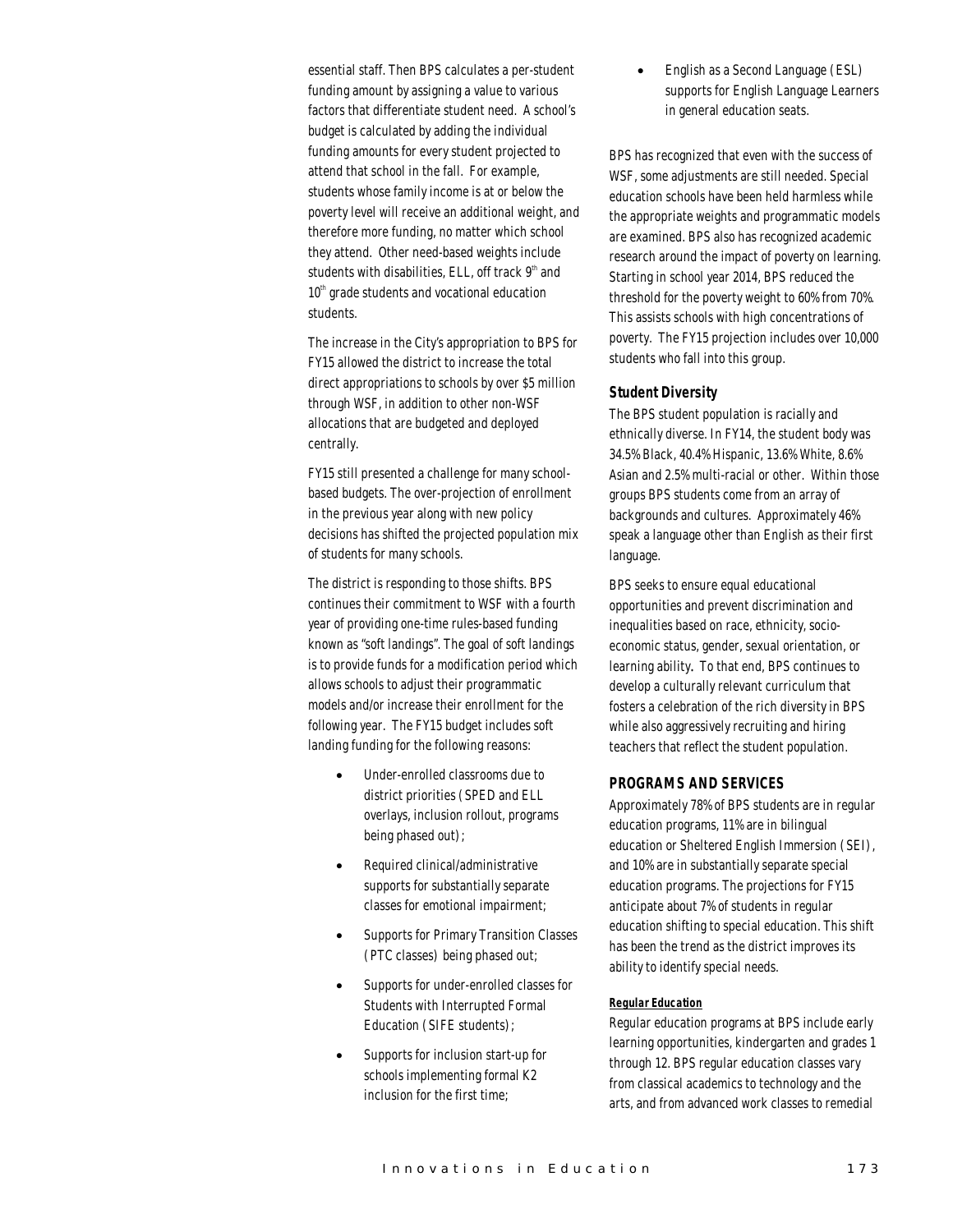and alternative education. This group also includes mainstream special education students.

#### *English Language Learners*

BPS, through its Office of English Language Learners (OELL), ensures that English Language Learners (ELL)/Limited English Proficient (LEP) students acquire proficiency in English while achieving the same standards as their fluent English-speaking peers. There are approximately 25,000 BPS students for whom English is not their first language.

A proven strategy to closing achievement gaps is early intervention. The Parthenon Report on strategies for off-track youth issued in 2007 found that ELLs who enter BPS for the first time during high school are at high risk of dropping out of school before graduation. To address the needs of these students, BPS opened the Newcomers Academy in March 2009. This school's transitional program helps prepare fourteen to eighteen year old ELL students for successful entry into a diploma-granting high school. In addition, BPS has expanded enrollment at the Boston International High School, a school for ELLs that currently serves students from forty-eight countries.

BPS has made investments to expand ELL academic programs and teacher training. BPS increased the number of Sheltered English Immersion programs in the district, employed more teachers with English as a Second Language (ESL) licenses and more teachers who have training. As a result of these efforts ELL students' MCAS proficiency rates across all grades have increased, including double-digit gains in the third and eighth grades.

# *Special Education*

BPS provides special education services in both public schools and special education private schools to approximately 11,000 students. This is an ever growing population as the practice of identifying special needs evolves. In keeping with its goal to enable all students to achieve high standards, BPS special education services focus on mitigating barriers to teaching and learning. This approach ensures that all students can reach citywide learning standards, graduate from high school, and have the tools to choose postsecondary education and/or employment. All

special education services are provided in accordance with the Individuals with Disabilities Education Act (IDEA), Massachusetts State Regulations (CMR 28), and Boston School Committee policies. BPS has made great strides in this area by working to keep students in consistent settings with skilled professionals.

Special education professionals nurture the goals and objectives specified in each student's Individualized Educational Plans (IEPs). Speech and language pathologists, occupational therapists, adaptive physical education teachers along with other specialists also provide services as determined through the IEP process. BPS is also investing heavily in bus monitors who accompany students with IEPs as they travel to and from school.

BPS strives to serve more students within inclusive settings while always recognizing the need to provide appropriate services to all students' special needs. While many special education students receive instruction in regular education classrooms and resource rooms, approximately half of students with disabilities are educated in substantially separate settings to successfully meet their special education needs.

In addition to mainstream or substantially separate placements in the district, BPS is responsible for the educational services of approximately 440 students in out-of-district placements. Students receive out-of-district placements when their needs cannot be met in a public school setting, and instead a private day school or private residential school is required to meet their educational goals and objectives. BPS is currently fully or partly responsible for paying for services for most of these students at an average cost of \$72,327 per year. Tuition rates are established by the Commonwealth of Massachusetts Rate Setting Commission.

BPS leads their urban peers in providing effective services and delivering quality education to our students with disabilities, and that work continues. Highly specialized programs have replaced isolated and discontinuous substantially separate classes. This change has allowed students with disabilities to move from grade to grade within a single school, supported by highly trained specialized staff. This in turn creates more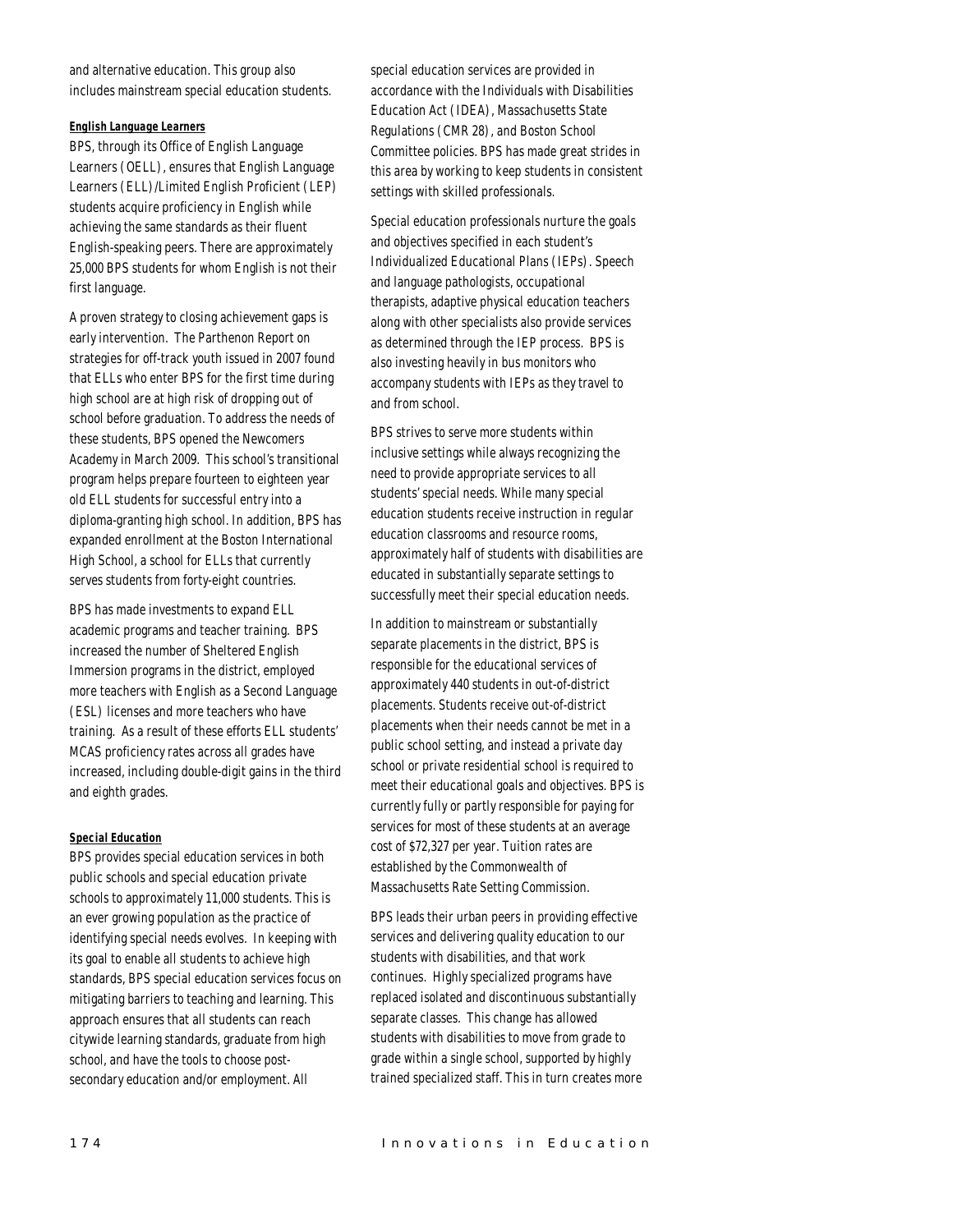predictability and fewer transitions for families. In addition, BPS has increased the number of schools in the Inclusive Schools Network from five to twenty-six.

# *CENTRAL SERVICES Overview*

Schools depend heavily on centrally budgeted and deployed services. Services that are budgeted centrally range from custodians and food services to family engagement and safety services. They also include various academic assistance and support services that are budgeted centrally but delivered to schools throughout the district. Starting in FY14, the district has been using a network-based structure to connect schools to central services.

# *Network Structure*

The network structure creates a team of support for each school, made up of specialists working together across departments to support their designated schools. This creates mutual accountability across departments and schools, and enables assistant superintendents to take a more holistic approach to supporting schools with streamlined communication. It also provides principals with the tools to be responsive and capable leaders, and enables collaborative budget development between schools and central office.

#### *Department Consolidations*

The FY15 budget cycle presents an opportunity to redesign the central office. By identifying areas of duplication and ineffectiveness, the district has simplified the delivery of service by making targeted reductions and consolidations. One example is the merging of the Offices of Human Resources and the Office of Educator Effectiveness into the new Office of Human Capital. This consolidates the efforts of the district to provide effective staffing and teacher development.

The district is also unifying student engagement services. Welcoming Services, Community Engagement and Family and Student Engagement offices will be joining forces to support schools through the Network Superintendent structure. This merge intentionally aligns outreach services to ensure every school is supported equitably.

Every change in the central office allows the district to send more funds to schools.

#### *Transportation*

Improvements are happening within the transportation department as well. A majority of students rely on transportation services to get to and from school. BPS has enjoyed the benefits of a new transportation vendor that has been successful in ensuring that students arrive to school on time and ready to learn.

The BPS Transportation department is an active player in identifying cost saving opportunities and will be expanding the use of MBTA services for  $7<sup>th</sup>$ and  $8<sup>th</sup>$  graders in an effort to send more dollars to the classrooms. The district is currently refining their implementation plan which will slow down this transition, delaying  $7<sup>th</sup>$  grade participation until the following school year but allows both  $6<sup>th</sup>$ and  $7<sup>th</sup>$  graders to opt into usage of MBTA. BPS prioritizes students' safety and has been working closely with MBTA officials to ensure a smooth transition. This also enables students to participate in other activities because they will have access to transportation outside of school hours.

# *PERFORMANCE IMPROVEMENTS Overview*

BPS has been evaluating its progress by using measurable outcomes for a number of years. Through a collaborative process that involved the Superintendent and School Committee, BPS has developed and refined performance indicators and standards to promote continuous improvement in teaching and learning in every classroom. Federal and state funding guidelines also require BPS to track student progress. Changes in federal and state law over the past several years have changed the district's role with respect to accountability. As the School Committee seeks a new Superintendent, performance standards will be updated to align closely with the district's renewed direction. (Performance Indicator & Standards data can be found in the Education chapter in Volume 2 of the City of Boston FY15 Budget.)

#### *District Priorities*

Interim Superintendent McDonough has set ambitious targets for rapidly improving student achievement across all grade levels and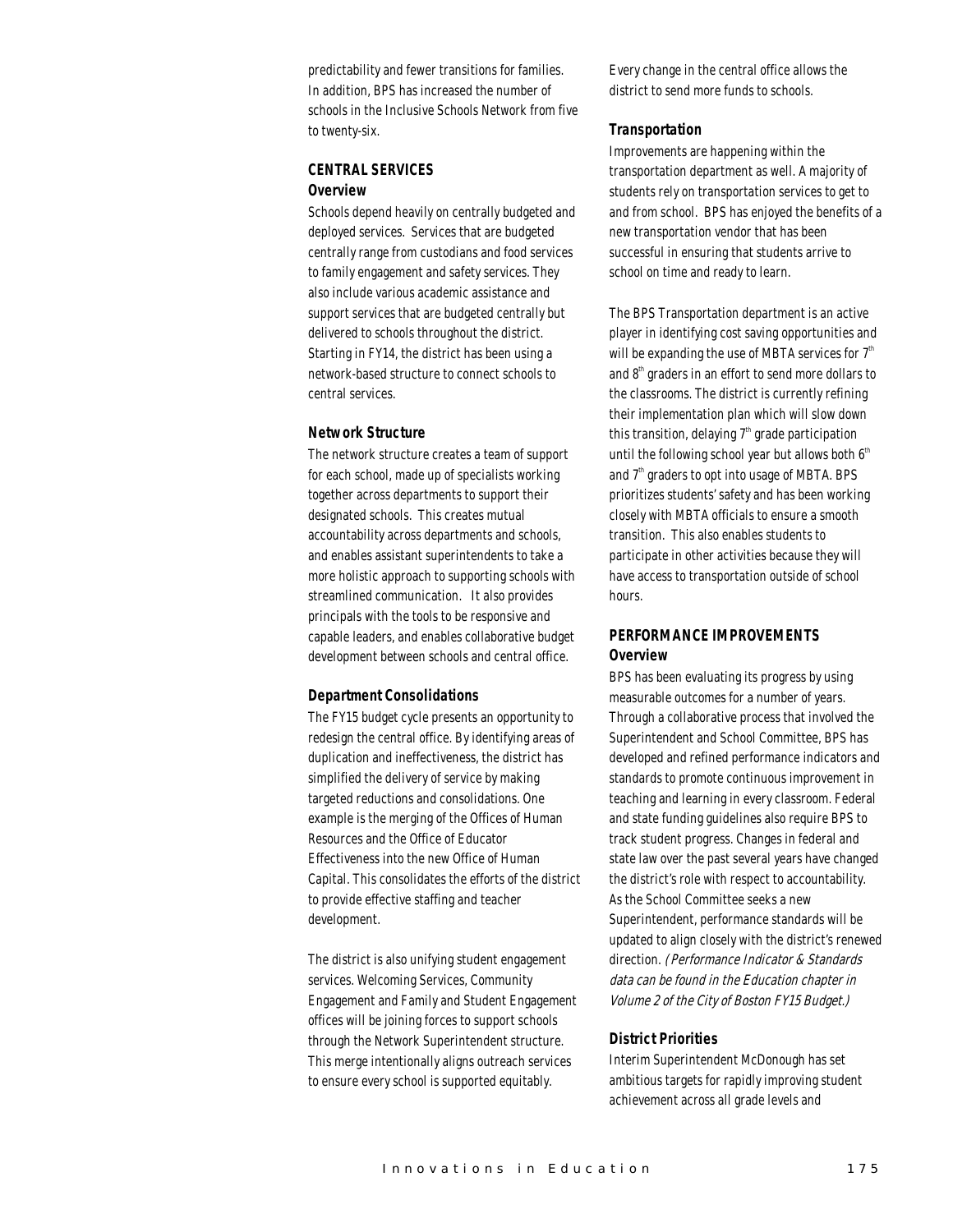communities within the BPS system. Because student success depends on great schools as well as a supportive community, the district's performance agenda also calls for deepening ties with neighborhood groups and after-school partners. There are three core objectives to the district's work on evaluating performance:

- To ensure all students achieve MCAS proficiency;
- To close access and achievement gaps; and
- To graduate all students from high school prepared for college and career success.

BPS has developed performance measures against which they will measure progress towards their academic goals. BPS seeks to have all students learn to read by the end of Grade 1 and read to learn in Grade 3. To that end, the district is paying careful attention to its measure of first graders meeting the DIBELS benchmark. DIBELS (Dynamic Indicators of Basic Early Literacy Skills) is a formative early literacy assessment. BPS is also monitoring the percentage of thirdgrade students passing the English Language Arts (ELA) MCAS, and the gap between the highest and lowest student subgroups in the ELA MCAS.

BPS has set a goal of having more eighth grade students prepared to take Algebra I. The district is also focused on ensuring that English Language Learners (ELLs) acquire language mastery and fluency. In order to monitor this, BPS is looking at the percentage of ELLs who move two or more Massachusetts English Proficiency Assessment (MEPA) steps within the same grade span or one or more steps between grade spans, across all levels.

BPS is monitoring the steady increase in graduation rates, SAT scores and the percentage of students enrolled in Advanced Placement courses as it focuses on graduating all high school students college-ready and success bound. BPS also monitors the dropout rate, a significant indicator of a school's effectiveness. According to state guidelines, students in grades 6-12 are counted as dropouts if they leave school during the year for any reason other than transfer, graduation, death or expulsion with an option to return. BPS is seeing encouraging progress and expects the dropout rate to continue its decline.

# *Student Assignment*

BPS continues to push the district toward achieving strong performance in every school. The district serves diverse families who have various academic needs and preferences. While BPS works to improve performance in each school, the district must also enable parents to make informed decisions.

With the tireless work of the External Advisory Committee (EAC), BPS engaged thousands of community members, outside partners, stakeholders and academic experts to develop a tool that empowers parents to identify quality schools. This new method helps increase access and removes the boundaries of zones by shifting away from an outdated assignment method. The first year of implementation has shown successes as well as identified areas for improvement to this new process.

The first round shows promising results. This model has reduced the distance traveled for K1 and K2 students by 17% and 18% respectively. Approximately the same number of families received one of their top-three choices this year as compared to the former three-zone plan. In the 2014-2015 assignment process 73% of families entering K2 received one of their top three school choices, and 47% received their first choice.

In post-registration surveys, families enrolling in BPS said they generally understood the new system and were pleased with the service they received during the process. 85% of respondents understood the new assignment system "well" or "fairly well" before they came to register. Students that are in transition grades and new to the district were the first to try out this assignment method.

# *School Quality Working Group*

During the process of engaging the community to develop the school choice process, one thing became resoundingly clear: quality is at the center of choosing which school to attend. The EAC engaged over 5,000 people at 70 different community meetings and through online surveys. Among their findings, quality has a different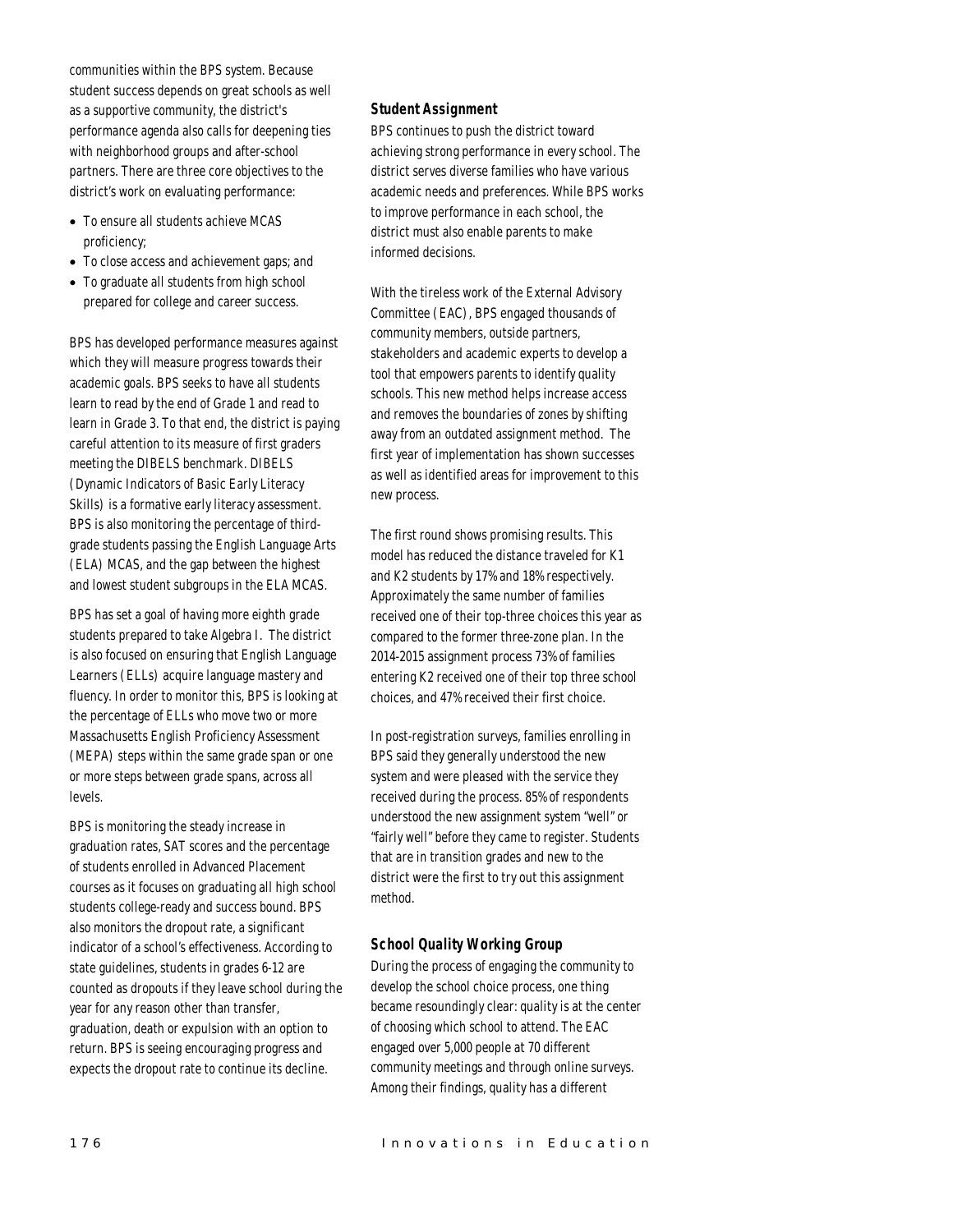meaning for different families that cannot be captured in a standardized test.

In an effort to better define what quality means and how to attain it, the district established the School Quality Working Group (SQWG). This group reviewed research on school quality indicators and reached out to other districts to see what Boston could learn from them. The SQWG engaged students, parents, teachers, school leaders, and stakeholders in thoughtful conversation. The SQWG presented the School Quality Domains and Policy Recommendations in June 2014 and the School Committee voted to approve them. Further presentations on the final Quality Framework will be made by SQWG in fall 2014 and presented to the School Committee for vote.

#### *Turnaround Receivership*

BPS has seen great gains in many schools, but every school must demonstrate improvement. The Department of Elementary and Secondary Education named receivers/turnaround operators for two BPS Level 5 schools in the 2014 school year. Level 5 is the lowest performing category in the Massachusetts accountability system, representing receivership. Despite targeted investments, these two schools did not show satisfactory improvement and require further action. Unlocking Potential will develop a turnaround plan for the John P. Holland Elementary School and Blueprint Education Network will do the same at the Paul A. Dever Elementary School. The work at these schools will be informed by recommendations developed by each school's site council and local stakeholder groups. The district will work to ensure stability and opportunity for students and staff at each school.

#### *Common Core and PARCC*

This year, BPS is strengthening curriculum and instruction across the board to ensure mastery of the new Common Core standards, which will prepare all students for college and career success in the 21st century economy. Designed through collaboration among teachers, school leaders, administrators, and other experts from across the country, the national standards provide a clear and consistent framework for educators. The standards define the knowledge and skills

students should gain throughout their K-12 education in order to graduate high school prepared to succeed.

The State of Massachusetts is also exploring a new assessment test -- the Partnership for Assessment of Readiness for College and Careers (PARCC), which is aligned to the rigorous curriculum standards of Common Core.

BPS, along with other districts, has randomly selected schools to participate in the field study of PARCC assessments which will inform the statewide implementation. This new assessment is computer-based and aligned to the newly adopted, common set of college and career ready learning standards in English language arts and mathematics. PARCC is a key component of the district's commitment to ensure that all students are well prepared for success after high school. The district is investing \$2 million in FY15 for technology and infrastructure to enable students to capitalize on the integration of technology and learning.

#### *Educator Evaluation and Effectiveness*

Massachusetts was granted a waiver in 2012 to implement elements of the No Child Left Behind Act. Under the Massachusetts Model System for Educator Evaluations, school leaders will complete a five-step annual evaluation cycle to inspire critical reflection. This state-wide model focuses on data based evaluations and supports mutual accountability and participatory evaluation of performance. Self-assessment leads to goal development and action steps to achieve improvement.

The City of Boston employs over 4,000 teachers and supports the growth and development of every educator, from recruitment to retirement. BPS has worked to streamline this support, merging the Office of Educator Effectiveness and the Office of Human Resources to become the Office of Human Capital. Data drives this work, as the district improves the evaluation system to ensure educators get effective feedback.

BPS must compete with other cities and school systems to recruit, hire, and retain the very best teachers. The district recognized that in order to attract a diverse and talented work force, they needed to make sweeping changes to the hiring timeline. Previously, positions were not posted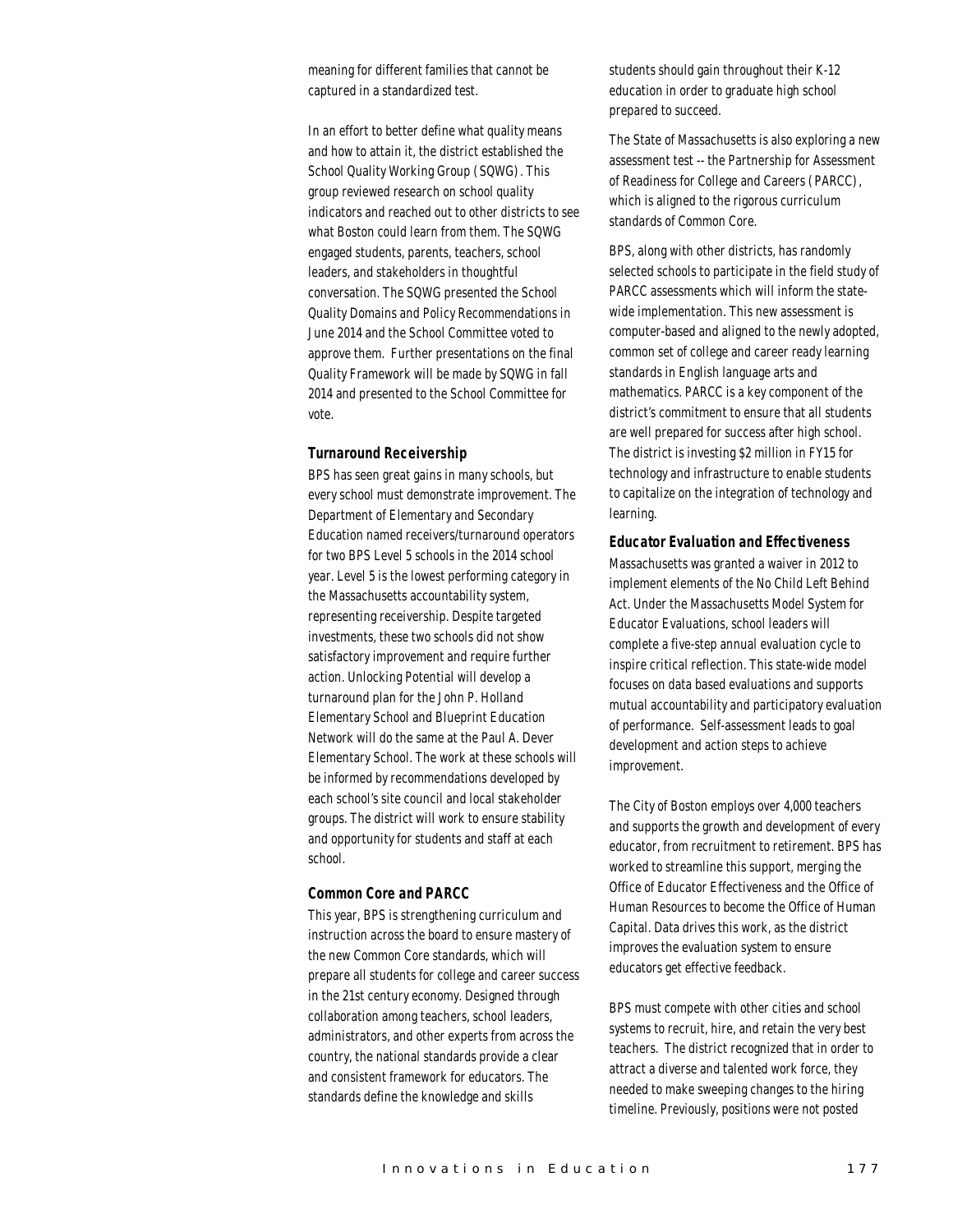until the spring, which is relatively late compared to other districts.

In FY14 BPS reformed their process by introducing a new web site, along with opening over 1,000 teacher positions in hopes of attracting diverse, highly qualified teachers. These positions are open due to regular attrition, retirements and other vacancies that occur annually. In addition, many schools have open-posting positions that are held on a year-to-year basis by provisional teachers and these positions are now available to qualified internal or external candidates, including current provisional teachers.

# *ALTERNATIVE SCHOOL DESIGNS Pilot Schools*

Innovation is essential to continuous school improvement. In recognition of this fact, BPS and the Boston Teachers Union (BTU) collaborated in 1994 to create pilot schools that could serve as laboratories for innovative ideas in quality instruction. Pilot schools, which are exempt from many elements of the BTU contract and School Committee rules and regulations, can test creative educational ideas that can later be introduced to the entire BPS community.

In FY15, twenty-one pilot schools will be in operation, serving roughly 8,400 students across the district. This population has grown in recent years due to the hard work of the following schools:

Another Course to College, Baldwin Early Learning Center, Boston Arts Academy, Boston Community Leadership Academy, the Boston Teachers Union School, Fenway High School, Lilla G. Frederick Pilot Middle School, Gardner Pilot Academy, Greater Egleston Community High School, Haley Elementary, Harbor School, Lee Academy, Lyndon K-8 School, Lyon 9-12, Mason Elementary School, Mission Hill K-8 School, New Mission High School, Orchard Gardens K-8 School, Quincy Upper School, TechBoston Academy and Young Achievers Science and Math K-8 School.

# *Horace Mann Charter Schools*

The City of Boston has six Horace Mann charter schools operating in FY15: UP Academy of Boston, Boston Day and Evening Academy, Boston Green Academy, the Edward M. Kennedy Academy for Health Careers, the Dudley Street Neighborhood

School, and UP Academy of Dorchester. The Horace Mann Charter Schools are projected to serve over 2,000 students.

All Horace Mann charters require the approval of the local school committee, and are ultimately granted charters by the Commonwealth of Massachusetts. Charters are granted for five years and are renewable. Charter schools must comply with state regulations on testing and assessments, measure their progress against the goals specified in their charter, and produce a formal annual report. In addition, site visits are used to assess progress.

Horace Mann charter schools were originally authorized under the Education Reform Act of 1993, which has since been amended by the Act Relative to the Achievement Gap - Chapter 12 of the Acts of 2010. There are now three types of Horace Mann charter schools, each with varying rules regarding teacher contracts, level of approval needed, and different origins. The four newest Horace Mann charters are all Type III, meaning they are brand new schools and do not require pre-approval by local collective bargaining units. Instead, notice is given in good faith to the effected unions with limited time for negotiation. If agreement is not reached within that time, the school may operate under the terms of its charter. The enabling law limits the number of Type III charters to 14 state-wide, of which at least 4 are reserved for Boston.

Horace Mann charter schools submit a budget request to the Superintendent and School Committee each year. The cost of Horace Mann charter schools is included in the BPS operating budget. In accordance with the Massachusetts law governing charter schools, a Horace Mann charter school's budget allocation must be consistent with the allocation to other public schools in the district.

# *Innovation Schools*

An amendment to the Education Reform Act of 1993, Chapter 12 of the Acts of 2010, Act Relative to the Achievement Gap, authorized the creation of Innovation Schools by districts in the Commonwealth. These schools have greater autonomy and flexibility than traditional district schools with regard to curriculum, staffing,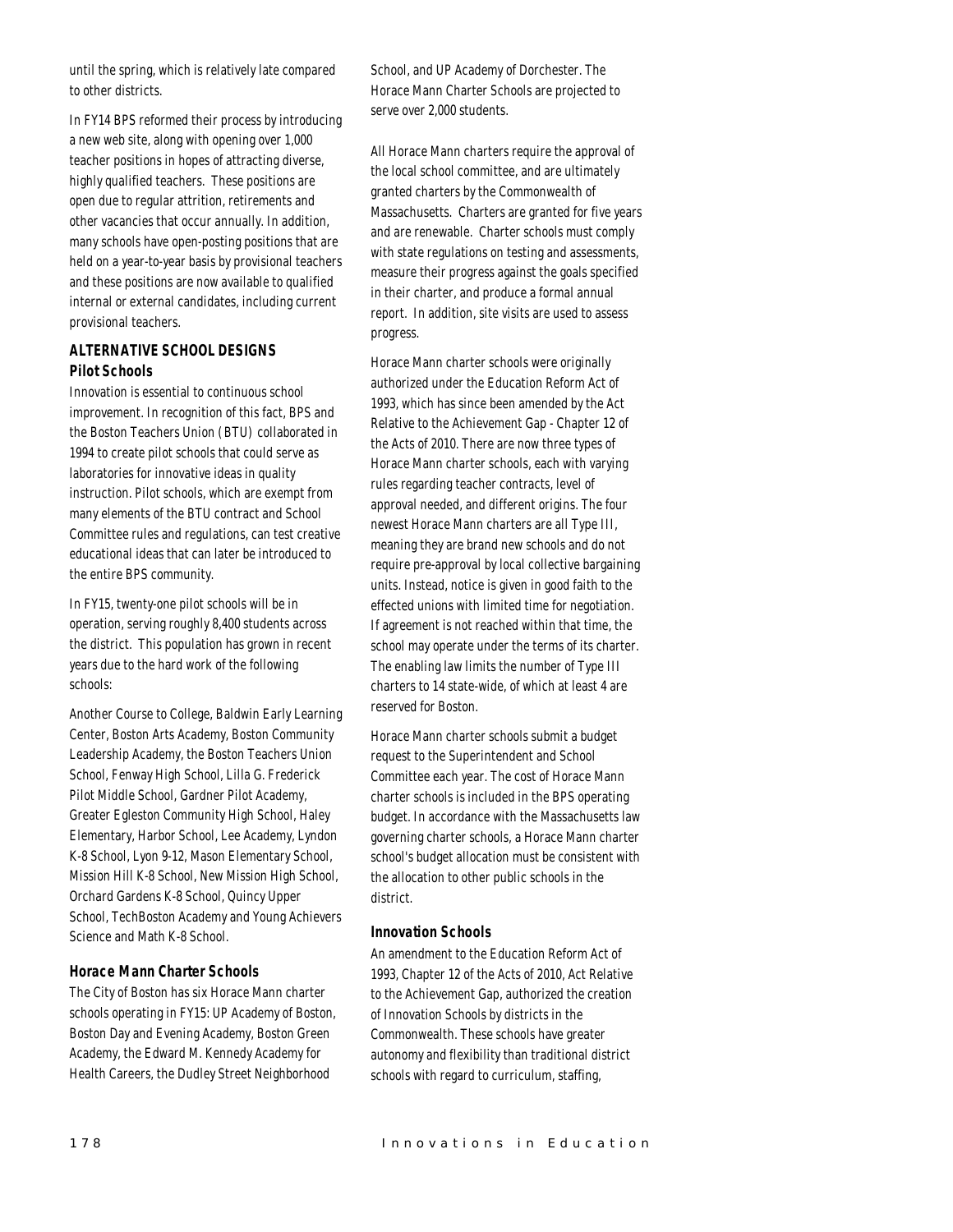budget, schedule/calendar, and district policies. These schools establish measurable goals for performance and are evaluated annually by the Superintendent. Innovation Schools are authorized by the School Committee for up to five years, and can be reauthorized at the end of that term. Innovation Schools receive the same per pupil allocation as any other school in the district.

BPS is aggressively pursuing this new school model. The Roger Clap Innovation School opened in fall 2011, and three additional Innovation Schools opened in the fall of 2012: Madison Park, the Eliot K-8, and Margarita Muniz Academy. Muniz Academy follows a dual-language high school model similar to the Hernandez K-8, providing students with an opportunity to continue their bilingual studies.

Two of our turnaround schools, the Trotter and Blackstone, have been approved by school faculties and the Boston School Committee and have received their designation as Innovation Schools by the Commonwealth. They began the 2014-2015 school year as Innovation Schools.

## *Commonwealth Charter Schools*

In accordance with the Act Relative to the Achievement Gap, the Board of Education can grant charters to public schools that allow them to be independent of local school committees. Commonwealth charter schools differ from pilot schools and Horace Mann charter schools in that the granting of their charters does not require the approval of the local school committee or school unions, and they do not submit an annual budget request to the local school committee.

# Commonwealth charters receive per-pupil tuition plus facilities tuition from the student's sending

district. Tuition costs for charter school students who live in Boston are paid for by the City of Boston through a state assessment separate from the BPS operating budget.

The Act Relative to the Achievement Gap of 2010 also lifts the 9% district spending cap most schools face, resulting in an expansion of the number of seats permitted to charter schools in Boston. If a district performs in the lowest 10% on MCAS statewide for the prior two years, the cap increases over several years until it reaches 18% of a district's net school spending. Boston currently falls into this category. The cap is at 16% for FY15

and will grow by 1% each fiscal year until it reaches 18% in FY17.

Boston students were attending thirty two Commonwealth charter schools in FY14; 21 of which are in the City of Boston. The state Charter School Office expects that expansions will bring Boston to its 18% cap when those schools reach full enrollment in FY17. In FY14, 7,503 Boston students attend Commonwealth charter schools. In FY15, enrollment of Boston students in charter schools is projected to increase to 8,625 students. (For more information on charter school funding see Revenue Estimates and Analysis.)

## *Vocational Education*

An intervention has been designed to rapidly improve student achievement at Madison Park Technical Vocational High School. The goal of this intervention is to ensure the success of Madison Park's Innovation Plan that was developed by teachers, parents, and community partners and was approved by the School Committee in June 2012. The Innovation Plan called for a longer school day, deep partnerships with the business and vocational communities, and a school schedule that allows students to train for 21st century careers while also receiving rigorous academic instruction. An intervention team will initiate an assessment of the reasons for underperformance and present a plan for improvement after spending time at the school and talking with students, school staff, parents, and community members. The intervention team completed its assessment and forwarded its recommendations to the Superintendent. BPS continues to make the necessary administrative changes to improve education at the Madison Park Technical Vocational High School.

#### *Dual Language and Inclusion*

Extensive research has shown the benefits of having diverse learning environments. BPS is committed to supporting students with language and disability needs. The Office of English Language Learners will be leading the effort to establish and develop dual-language schools. Planning grants for these schools were established through the Mayor's Quality Improvement Funds. Existing schools will work with central office and the community to build their own dual-language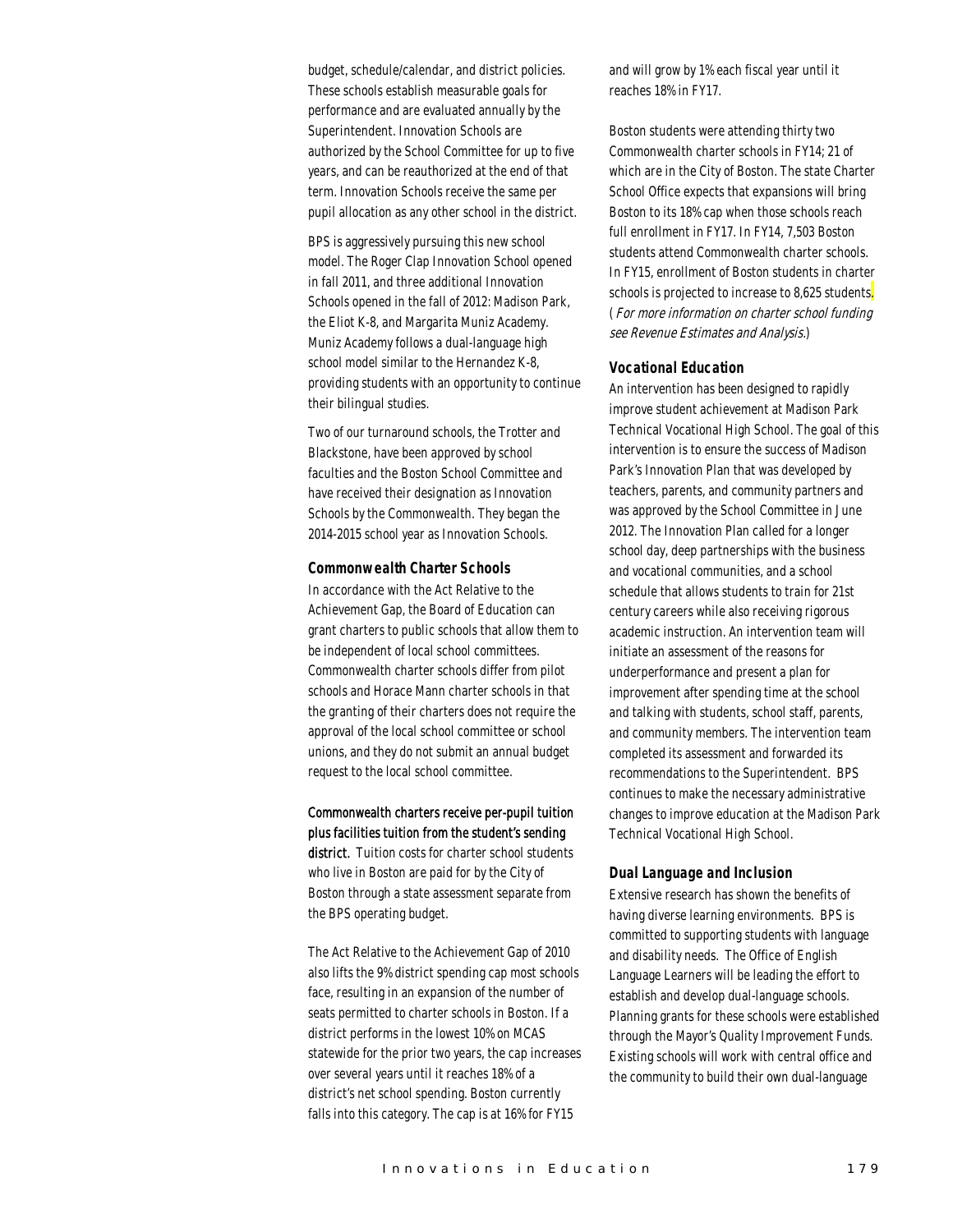programs. BPS will be investing \$5 million to support ELL students.

Along with the success of expanding ELL services, the district has made great progress in providing options for inclusive settings to students with special educational needs. Since 2009, the percent of students in a partially or fully inclusive setting has risen and the number of schools in the BPS Inclusive Schools network has risen from five to twenty-six over the same time frame. BPS has committed to developing a pathway for students throughout their tenure with the district. By partnering with the community the district will follow through with their commitment to developing a K-12 pathway for inclusion. Furthermore the district will be investing \$1.5 million to deploy inclusion specialists throughout the district.

# *FUNDING RESOURCES*

BPS has seen a rapid decline in various State and Federal funding sources in recent years. External funds are critical to the success of BPS. They are targeted for specific purposes that enhance teaching and learning and are part of a strategic all-funds approach to budgeting. External funds are provided through formula grants (called entitlements), competitive grants, reimbursement accounts and other grants, primarily from state and federal sources. BPS expects to receive \$114.3 million in external funds in FY15. The FY15 budget for external funds represents a decrease of approximately \$15.7 million or 10.45% reduction from the FY14 budget. As these funds have declined, the district has been strategic in evaluating programs and ensuring funding supports effective instruction and learning, and preserving some programs with operating general funds.

## *State Aid*

The primary source of State aid to schools is Chapter 70 education aid. (Note: This funding is not included in the BPS external resources total as it is normally distributed as direct general fund revenue to the City.) The state began distributing dedicated education aid after the enactment of the state's comprehensive school reform law, the Education Reform Act of 1993. The City received \$205.4 million in FY12, \$207.9 million in FY13 and \$209.4 million in FY14. The FY15 local aid

resolution gives the City \$211.0 million for Chapter 70 funding.

The school funding system in Massachusetts includes a mandated local level of contribution to education spending or a "local contribution" which is increased annually based on local resource changes measured by the "municipal revenue growth factor." The City has consistently met these requirements, and contributed beyond the level of funding required. State aid is then added to the local contribution to support a minimum level of total education spending called "required net school spending."

Additionally, the state provides important aid to mitigate the financial costs of educating students with disabilities with Circuit Breaker reimbursements. The state shares the cost of educating students with disabilities once the cost to educate those students exceeds a threshold amount. Circuit Breaker aid was enacted in 2000 and implemented in 2004. Circuit Breaker funding was \$13.7 million in FY13 and \$14 million in FY14. BPS is projecting approximately \$14 million for FY15. (Please see the Revenue Estimates Section for more detail on school aid.)

## *Federal Aid*

Federal dollars received through Race to the Top and American Recovery and Reinvestment Acts are expiring, creating a significant shortfall for BPS. The district is projecting additional decreases for FY15 in Title I and Title IIA along with other smaller non-recurring one time external funds.

## *Title I*

Title I is a core area of funding for BPS. It is an entitlement grant designed to support the efforts to counter the impact of poverty on learning. This is the fourth consecutive year of ten percent reductions to this federal grant. BPS anticipates a \$3.5 million decline for FY15. Title I provides direct funding to schools with higher levels of poverty. In addition, Title I supports much of the Family and Student Engagement work, as well as some out-of-school and in-school learning opportunities for students. The BPS FY15 budget relies on the increased City appropriation to help absorb these decreases.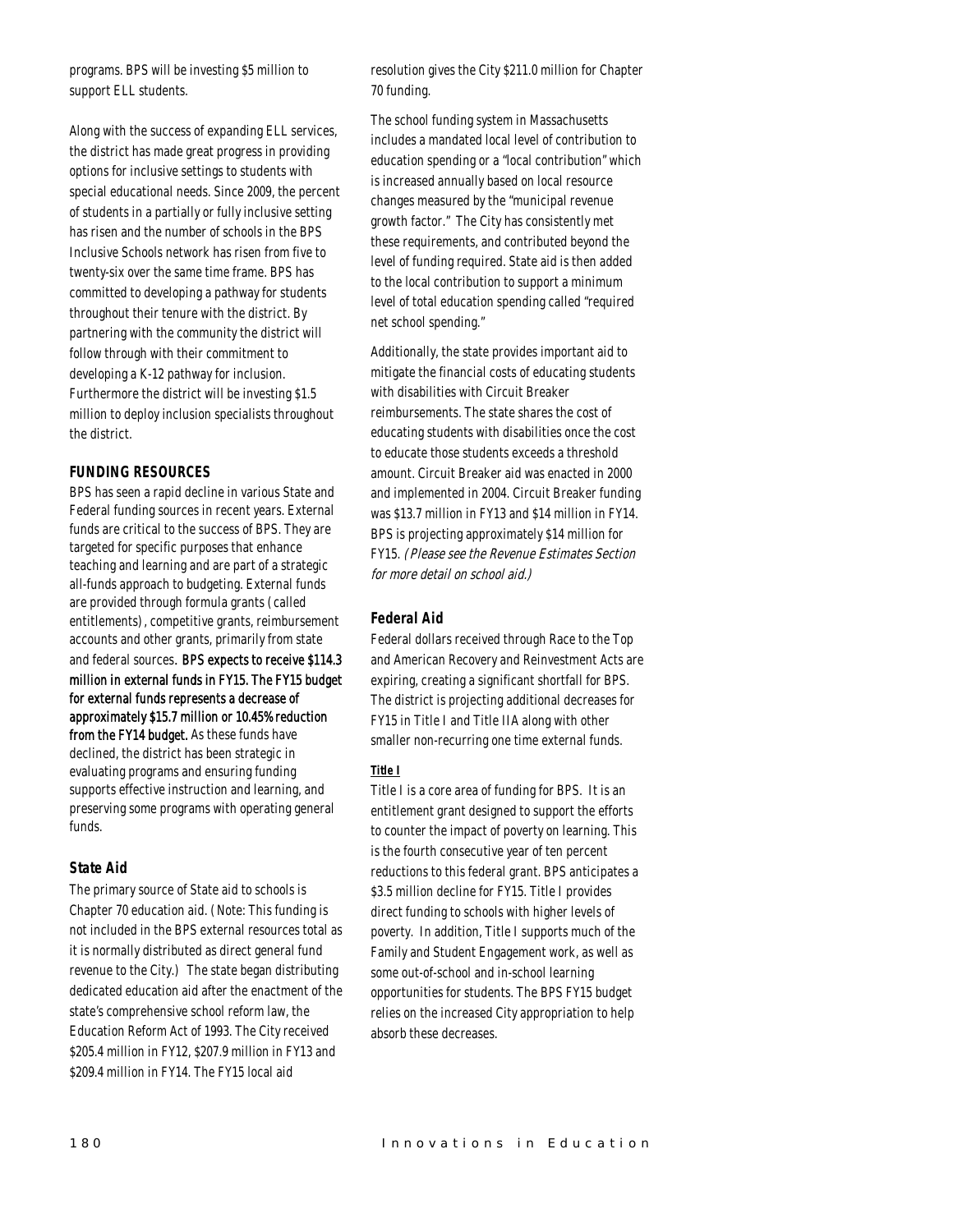# *IDEA*

Funding for students with disabilities is provided through another major federal grant, the Individuals with Disabilities Education Act (IDEA). This funding is a revenue source for the district's comprehensive special education program. IDEA funding for BPS will decrease 3% in FY15. These funds enable the district to provide special education in the least restrictive environment possible for children with disabilities ages 3 through 21. These funds also enable districts to provide early intervention services for children from birth through age two. This has led to BPS expanding K1 and K2 seats as the process of identifying autism is evolving. The City has remained committed to special education and has consistently provided funds to support this work as grant levels have dropped.

#### *School Improvement Grants*

One component of federal funding in the BPS budget that is not recurring is the Department of Education's School Improvement Grant (SIG) program. Massachusetts was awarded \$59 million, of which \$25.7 million was awarded to 12 BPS schools over three years. This funding allowed BPS' lowest performing schools, also known as turnaround schools, to extend the instructional day by at least 30 minutes, hold an additional 100 professional development hours for teachers, and provide other school based support, such as after school tutors and literacy coaches. Although SIG grants have expired, the district has shifted these activities to the operating budget to continue the work of turning around low performing schools.

# *FORMAL BUDGET PROCEDURES Governance*

The seven-member Boston School Committee is appointed by the Mayor to staggered appointment terms and serves as the policy-making body of the BPS. The School Committee appoints a Superintendent who serves as the Chief Executive Officer of BPS. The Superintendent, who is responsible for the management and supervision of the public schools, reports directly to the School Committee and serves as a member of the Mayor's cabinet. At each school, site councils, consisting of the building administrator, parents, teachers, representatives from collaborating institutions and a student (at the high school level), assist principals and headmasters in decision-making processes.

The Boston School Committee is charged with facilitating the search for a new superintendent. With the help of a privately funded search firm and countless hours of community engagement, the Committee has developed a strategic plan, identified core values, updated the job description, and set the time line for the search. The Committee has used public input throughout the process.

Mayor Walsh and the Boston School Committee announced the formation of a Superintendent Search Committee to spearhead this effort - a group of respected individuals who represent the diversity of the City. The Search Committee is tasked with vetting the pool of possible candidates presented by the search firm and recommending three finalists. The plan is to have a permanent superintendent in place by the 2015-2016 school year.

#### *The Operating Budget Process*

The operating budget serves as the financial plan for carrying out the educational mission of the school system. The operating budget is developed in accordance with the goals and objectives approved by the School Committee and with extensive input from principals, headmasters, school site councils, the Superintendent's leadership team, and the larger school community.

The public school operating budget is developed under the following statutory schedule:

- The Superintendent is required to submit to the School Committee a proposed budget for the next fiscal year by the first Wednesday in February.
- The School Committee is required to submit to the Mayor estimates of the next fiscal year's operating budget by the fourth Wednesday in February.
- The School Committee is required to take "definite action" on the proposed budget by the fourth Wednesday in March. The School Committee may adopt, reject, reduce, or increase any item in the Superintendent's recommended operating budget. If the School Committee fails to take action on the Superintendent's recommended operating budget by the fourth Wednesday in March, the budget